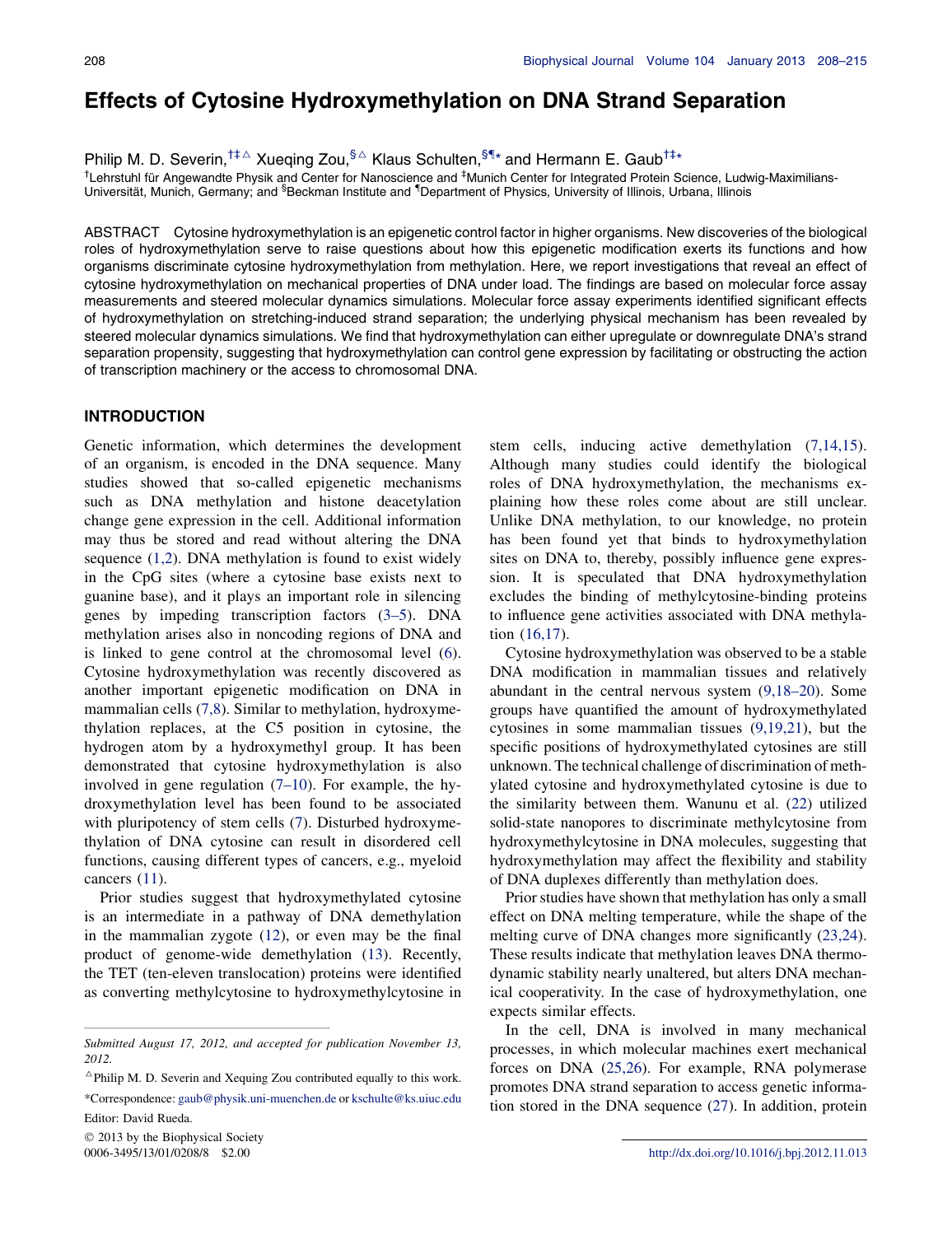<span id="page-1-0"></span>binding usually induces local DNA deformation, such as elongation, twist and bend; sometimes it even causes strand separation at the binding site [\(28,29\)](#page-7-0). Hence, a change of the mechanical stability of DNA could alter (facilitate or inhibit) a related biological process. Chemical modifications on DNA, e.g., methylation and hydroxymethylation, may change the mechanical properties of DNA and, thereby, affect gene expression. Recent studies showed that DNA methylation, in particular, affects alternative splicing (an important regulatory mechanism of gene expression to generate protein diversity), possibly by changing elongation rates of RNA polymerase ([15,30,31\)](#page-7-0). Indeed, we have demonstrated in a recent experimentalcomputational study ([32\)](#page-7-0) that methylation influences double-stranded DNA's propensity for strand separation, which might contribute to epigenetic regulation in cells. Because DNA replication and transcription all involve strand separation, an in-depth characterization of hydroxymethylation effects on strand separation of DNA should be critical for a better understanding of epigenetic mechanisms.

In this study, we investigated the effect of hydroxymethylation on mechanical properties of DNA using molecular force assay (MFA) and molecular dynamics (MD) simulation. MFA measurements were conducted to compare the stabilities of different hydroxymethylated DNA duplexes when stretched in zipper and shear geometry. DNA exhibits different stabilities in the two pulling geometries. It is observed that DNA with more hydroxymethylcytosine (hmC) sites is more stable than DNA with fewer hmC sites, when it is pulled in zipper geometry; in the case of shear geometry pulling, the stability of DNA not only associates with the number of hmC sites, but also their positions and context, giving rise to a possible environmental effect. MD simulations provide a detailed description of the pathway of DNA separation stretched in zipper and shear geometry.

# MATERIALS AND METHODS

### MFA-chip and PDMS-stamp

The molecular setup of the MFA, shown in Fig. 1, has been assembled as described previously except for some modifications [\(32,33](#page-7-0)). A molecular force probe (MFP) consists of DNA oligomers labeled 1 and 2, which form the bottom duplex, and oligomers 2 and 3, which form the top duplex.

The MFPs are built up on the bottom surface (MFA-chip) as follows: DNA oligomer 1 is amine-modified for covalent linkage to aldehyde-functionalized glass slides. Approximately  $10<sup>4</sup>$  duplicates of MFPs are built up in parallel per  $\mu$ m<sup>2</sup>. The experiments are conducted for three hydroxymethylation levels with the bottom duplex  $1 \cdot 2$ , containing zero, one, or three 5-hydroxymethylcytosine (hmC) per strand. Depending on the direction of the DNA sequences employed, the MFPs are realized in zipper (Fig. 1 a) or shear geometry (Fig. 1 b). Artifacts in the force measurements, which could be caused by structural changes of the DNA duplex or unwanted hybridizations of the strands, are kept to a minimum by using a well-characterized DNA sequence with minimal self-complementarity and, hence, minimal hairpin-formation [\(34](#page-7-0)).

The second part of the MFA is the top surface of the chip. The top surface is a polydimethylsiloxane (PDMS) stamp, fabricated and functionalized as described previously [\(35,36\)](#page-7-0). DNA oligomer 3 is biotinylated and forms a link to the stamp upon contact. The sequences of the DNA oligomers are provided in the [Supporting Material.](#page-6-0) All experiments are carried out in  $1 \times$  phosphate buffered saline at room temperature.

#### MFA contact process, readout, and analysis

A detailed description of the measurement process can be found in a previous article ([33\)](#page-7-0). In brief, a fluorescence microscope is combined with a custom-built contact device. The contact device controls the distance between PDMS-stamp and MFA-chip via a closed-loop piezoelectric actuator.

To begin, the MFA-chip and the soft PDMS-stamp are separated and the fluorescence signal of the MFA-chip is measured twice: First, Cy5 is excited and the fluorescence signal  $(F_A^A)$  is measured. Second, Cy3 is excited and the fluorescence signal  $(F<sub>D</sub><sup>A</sup>)$  of Cy5 is measured (the fluorophores Cy3 and Cy5 form a FRET pair due to their close proximity). Then, the stamp is lowered until both surfaces are brought into contact, allowing the connection of strand 3 of the MFPs to the streptavidin on the top surface via biotin  $\bullet$  streptavidin complexation (Fig. 1). To achieve a sufficient level of MFPs that couple to the PDMS-stamp, the contact is



FIGURE 1 Schematic representation of MFP. Each MFP is comprised of DNA strands 1, 2 and 3, which form two DNA duplexes that are coupled in series. DNA strand 1 is anchored to the substrate (lower surface) and strand 3 is modified with a biotin for coupling to streptavidin on the PDMS-stamp (upper surface). The target duplex  $1 \cdot 2$  exhibits three different variants with none (nDNA), one (hmC-1-DNA), or three (hmC-3- DNA) 5-hydroxymethylated CpG steps, while the reference duplex  $2 \cdot 3$  is the same for all three cases. Furthermore, DNA strand 2 carries a Cy5 (red) and strand 3 a Cy3 (green) fluorescent marker. Depending on the sequences of the DNA strands, the DNA duplexes are oriented such that they are loaded in shear or zipper geometry as shown in panels  $a$  and  $b$ .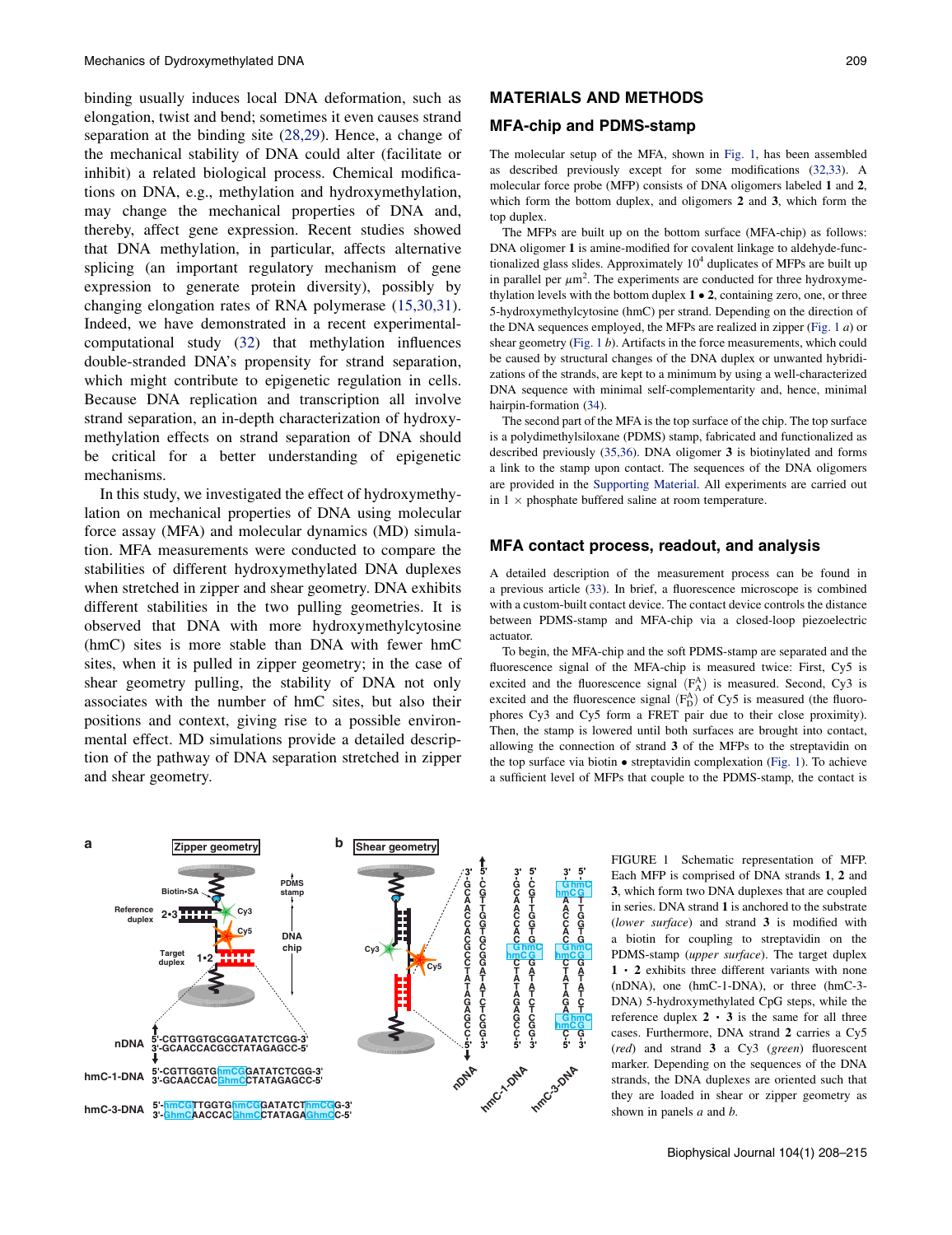held for 10 min. Then, the surfaces are separated with a retract velocity of 5  $\mu$ m/s. During the separation process, the force builds up gradually in each MFP until one of the duplexes  $1 \cdot 2$  or  $2 \cdot 3$  ruptures. At the last step,  $F_A^A$ and  $F_{D}^{A}$  are read out for the second time.

From the analysis of the four fluorescence images  $(F_A^A$  and  $F_D^A$  before contact and after separation), the normalized fluorescence intensity (NF) can be determined ([33\)](#page-7-0) as

$$
NF = \frac{\left(F_A^{\text{A}}\right)_{\text{ratio}} - \left(F_D^{\text{A}}\right)_{\text{ratio}}}{1 - \left(F_D^{\text{A}}\right)_{\text{ratio}}},\tag{1}
$$

where  $(F_{A/D}^A)_{ratio}$  is the background- and bleaching-corrected  $F_{A/D}^A$  fluorescence image (after separation) divided by the background- and bleachingcorrected  $F_{A/D}^{A}$  image (before contact). The NF is interpreted as the ratio between broken reference bonds  $(2 \cdot 3)$  and total amount of MFPs that have been under load. The NF reflects the relative mechanical stability between the target duplex  $1 \cdot 2$  and the reference duplex  $2 \cdot 3$  of a MFP. Higher values for the NF denote an increased mechanical stability of the target duplex over the reference duplex and an NF value of 0.5 represents equally stable duplexes.

#### Molecular dynamics simulations

Oligonucleotides employed in the MD simulations were all of the same sequence (CGTTGGTGCGGATATCTCGG) and involved the same hydroxymethylation pattern, namely nDNA, hmC-1-DNA, and hmC-3- DNA, as used in the experiments. A double-stranded helix of nDNA was built with the program X3DNA [\(37](#page-7-0)); hmC-1-DNA and hmC-3-DNA were obtained through mutating cytosines in CpG steps to hydroxymethylcytosines. The topology of DNA along with the missing hydrogen atoms were generated using the psfgen plug-in of the program VMD ([38\)](#page-7-0) with a topology file corresponding to the CHARMM27 force field ([39\)](#page-7-0). Each DNA was placed in a water box with 0.1 mol/l KCl added. In shear geometry stretching simulations, the size of the water box was 61  $\AA \times 61 \AA \times$  $275$  Å; in unzipping geometry simulations, the size of the water box was 240 Å  $\times$  61 Å  $\times$  61 Å. The total size of the simulated systems was in the 100,000–150,000 atom range.

Simulations were performed using the program NAMD 2.7 ([40](#page-7-0)) with the CHARMM27 force field for DNA [\(39](#page-7-0)) and the TIP3P water model [\(41\)](#page-7-0). Periodic boundary conditions were assumed and the particle-mesh Ewald summation method was employed for evaluating Coulomb forces. The van der Waals energy was calculated using a smooth cutoff of 12  $\AA$ . The integration time step was 1 fs. The temperature was kept at 295 K by applying Langevin forces with a damping coefficient of 0.1  $ps^{-1}$  ([42\)](#page-7-0) only to the oxygen atoms of water molecules. After energy-minimization for 4000 steps and 4 ps heating to 295 K, each simulated system was equilibrated for 500 ps with harmonic restraints applied to all DNA atoms under NPT ensemble conditions using Nosé-Andersen Langevin piston pressure control [\(42,43](#page-7-0)). Subsequently, with restraints turned off, each system was subjected to 2 ns equilibration under NVT ensemble conditions. Finally, steered molecular dynamics (SMD) simulations were carried out in the NVT ensemble. Table 1 lists all such simulations carried out in this study.

TABLE 1 List of performed simulations

| Name      | <b>DNA</b>  | Pulling geometry | Velocity                  | Time (ns)         |
|-----------|-------------|------------------|---------------------------|-------------------|
| $A1-A2$   | nDNA        | Zipper           | $1 \text{ Å}$ /ns         | $180 \sim 200$    |
| $B1-B2$   | $hmC-1-DNA$ | Zipper           | $1 \text{ Å} / \text{ns}$ | $180 \sim 200$    |
| $C1-C2$   | $hmC-3-DNA$ | Zipper           | $1 \text{ Å} / \text{ns}$ | $180 \sim 200$    |
| $D1-D6$   | nDNA        | Shear            | $1 \text{ Å}$ /ns         | $110 \sim 120$    |
| $E1 - E6$ | $hmC-1-DNA$ | Shear            | $1$ $\rm \AA/ns$          | $110 \sim 120$    |
| $F1-F6$   | $hmC-3-DNA$ | Shear            | $1 \text{ Å} / \text{ns}$ | $110 \approx 120$ |

For each system, we separated DNA strands in two different modes, namely, in zipper geometry and shear geometry. In zipper geometry, a  $3'$ -end of DNA was fixed and a  $5'$ -end was pulled by attaching a harmonic spring to the terminal O3 and pulling the other end of the spring at a constant velocity of  $1$   $\AA$ /ns. Two independent SMD simulations in zipper geometry were conducted for each DNA. For shear geometry, six independent SMD simulations were performed, in which a 5'-end of DNA was fixed, and the other 5'-end was pulled at 1 Å/ns.

# RESULTS

#### Molecular force assay measurements

MFA is a sensitive method to experimentally characterize the unbinding forces of interacting molecules such as DNA-protein interactions or DNA strand separation. Thermal fluctuations of the force sensor limit typically the sensitivity of single-molecule force techniques (e.g., in the case of AFM, optical tweezers or magnetic tweezers) and shrinking of the sensor helps to increase the sensitivity ([44\)](#page-7-0). Following this idea, the MFA is designed so that a single molecular bond is utilized as a force sensor, in our case the bonding between the strands of a DNA duplex (the reference duplex). Actually, MFA measurement directly compares the mechanical stability of two DNA duplexes, a target and a reference duplex, against each other like a scale that balances a target weight against a reference weight. Due to the highly parallel format of the assay, MFA permits the examination of different sequences under the same experimental (solvent, force actuator, etc.) conditions in a single experiment, which is crucial for the value of the results.

At the molecular level, MFA consists of molecular force probes (MFPs) that are anchored in parallel on a glass slide with a density of  $\sim 10^4$  MFPs per  $\mu$ m<sup>2</sup>. Each MFP itself is composed of a target duplex  $1 \cdot 2$  and a reference duplex  $2 \cdot 3$  that are coupled in series and connected between a glass slide (lower surface) and a PDMS stamp (top surface) (see Materials and Methods). The target DNA duplex is 20-bp long and contains zero (nDNA), one (hmC-1-DNA), or three (hmC-3-DNA) 5 hydroxymethylcytosines (hmC) per strand, while the reference duplex is the same for all three different MFPs. Depending on the attachment points of the modifications on each DNA strand, the MFP is built up either in a zipper [\(Fig. 1](#page-1-0)  $a$ ) or in a shear geometry (Fig. 1  $b$ ). The different MFPs are immobilized as well separated spots on the glass substrate and probed with a single PDMS stamp all at once.

In the measurement process, the PDMS stamp is moved away from the chip at a speed of 5  $\mu$ m/s. The polymeric anchors of the DNA strands are stretched and a force builds up gradually in each MFP until either the target duplex or the reference duplex ruptures. After complete separation of PDMS stamp and chip, the chip is read out via fluorescence microscopy: if bond  $2 \cdot 3$  ruptures, the Cy5 dye is still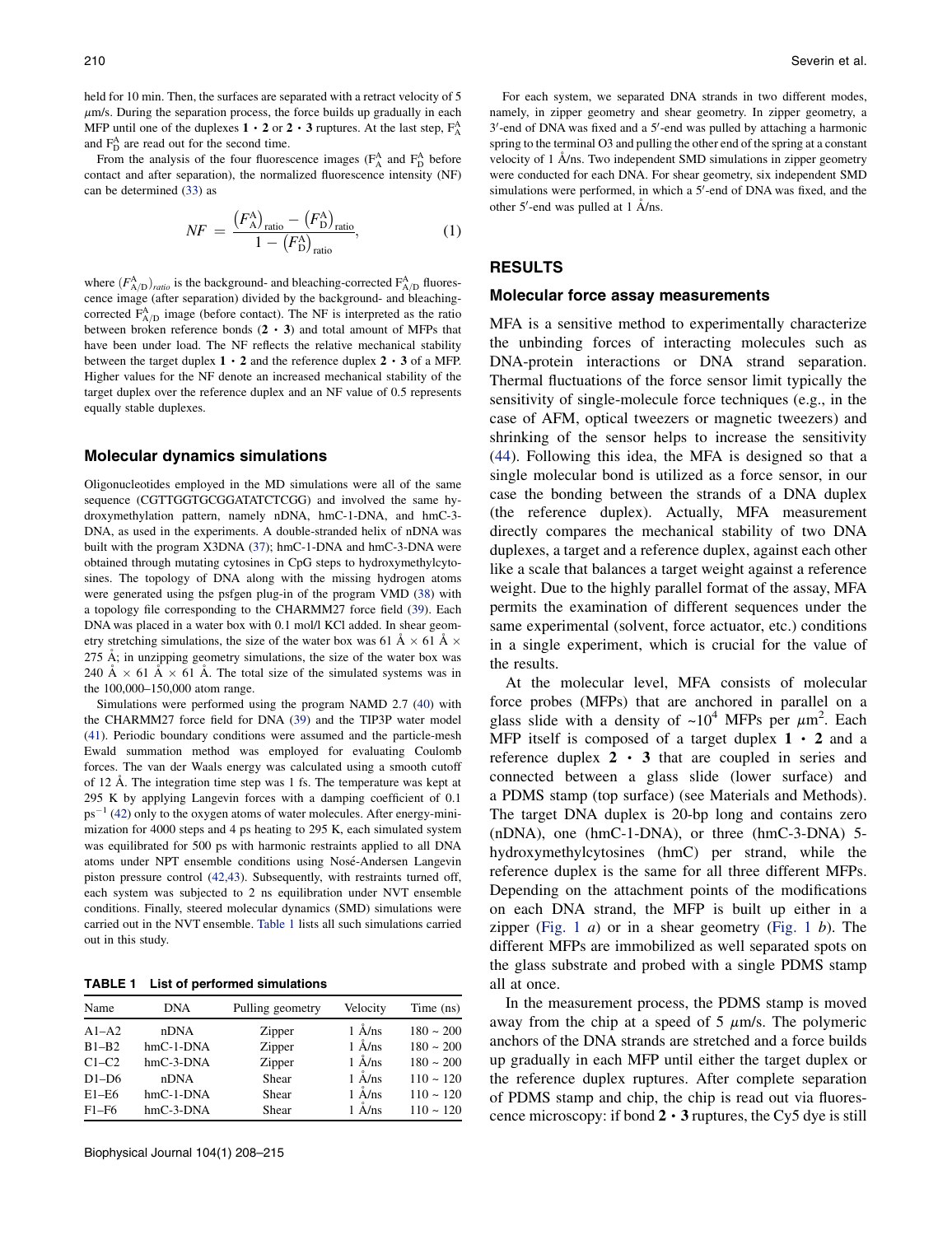on the lower surface (chip) and contributes to the  $F_A^A$  signal; if bond  $1 \cdot 2$  ruptures, Cy5 is on the PDMS stamp and is not contributing to  $F_A^A$ , because the fluorescence is only read out on the lower surface. From the analysis of the fluorescence images pixel-by-pixel, one obtains an image of normalized fluorescence (NF). The NF is defined as the ratio of broken reference bonds to the total amount of MFPs that have been under load. Accordingly, the NF is a measure for the relative mechanical stability between the target and the reference duplex. A higher NF denotes an increased mechanical stability of the target duplex over that of the reference duplex.

Representative results for a typical experiment in zipper and shear geometry are shown in Fig. 2. The Gaussian fits of the histograms of the NF-images result in the following mean values and standard deviations:



FIGURE 2 NF images and histograms of one representative experiment. (a) Zipper geometry: the NF images constitute the quantitative result of the relative unbinding forces between target and reference duplex. The visible squares (each 100  $\mu$ m  $\times$  100  $\mu$ m) in the NF images correspond to the contacted and probed area of the PDMS stamp. Due to the highly parallel measurement format,  $\sim 10^4$  MFPs are probed per  $\mu$ m<sup>2</sup>. Histograms of the NF images are fitted with a Gaussian. (b) Shear geometry.

For zipper geometry (Fig. 2 *a*), NF(nDNA<sub>zip</sub>) = (0.498  $\pm$ 0.011); NF(hmC-1-DNA<sub>zip</sub>) = (0.505  $\pm$  0.013); and  $NF(hmC-3-DNA_{zip}) = (0.537 \pm 0.011).$ 

For shear geometry (Fig. 2 b), NF(nDNA<sub>shear</sub>) = (0.502  $\pm$ 0.007); NF(hmC-1-DNA<sub>shear</sub>) = (0.395  $\pm$  0.008); and  $NF(hmC-3-DNA_{shear}) = (0.657 \pm 0.006).$ 

The difference in NF reflects a quantitative measure for a difference in mean rupture force between nDNA, hmC-1-DNA and hmC-3-DNA. The width of the histograms does not necessarily reflect the width of the force distribution, because the width is influenced by the exposure time of the fluorescence images and the coupling efficiency. Typically, the coupling efficiency was ~15–20% lower for zipper than for shear geometry. This might be due to steric conformation differences of the MFPs in zipper and shear geometry, which might influence the accessibility of the biotin on strand 3 to the streptavidin on the PDMS stamp.

Summarizing all pads of all experiments, we determined the following mean values and standard errors:

For zipper geometry (Fig. 3 a), NF(nDNA<sub>zip</sub>) =  $(0.504 \pm 1)$ 0.002); NF(hmC-1-DNA<sub>zip</sub>) =  $(0.521 \pm 0.004)$ ; and  $NF(hmC-3-DNA_{zip}) = (0.538 \pm 0.003).$ 

For shear geometry (Fig. 3 b), NF(nDNA<sub>shear</sub>) = (0.519  $\pm$ 0.005); NF(hmC-1-DNA<sub>shear</sub>) =  $(0.414 \pm 0.005)$ ; and  $NF(hmC-3-DNA<sub>shear</sub>) = (0.674 \pm 0.005).$ 

In zipper geometry, the P-value between nDNA and hmC-1-DNA is  $8 \times 10^{-4}$ , and for nDNA and hmC-3-DNA it is



FIGURE 3 (a) Analysis of 42 pads from four different experiments in zipper geometry. The mean rupture force measured in NF rises with increasing number of 5-hydroxymethylated CpG steps. (b) Analysis of 39 pads from four different experiments in shear geometry. In contrast to the case of zipper geometry, hmC-1-DNA shows a lower and hmC-3- DNA a higher mean rupture force compared to nDNA. This effect was also observed for 5-methylated CpG steps, but the hydroxymethylated DNA exhibits an even more enhanced effect on the mechanical stability than does methylated DNA, namely a stronger destabilization for hmC-1-DNA than mC-1-DNA and an increased stabilization for hmC-3-DNA than mC-3-DNA in shear geometry.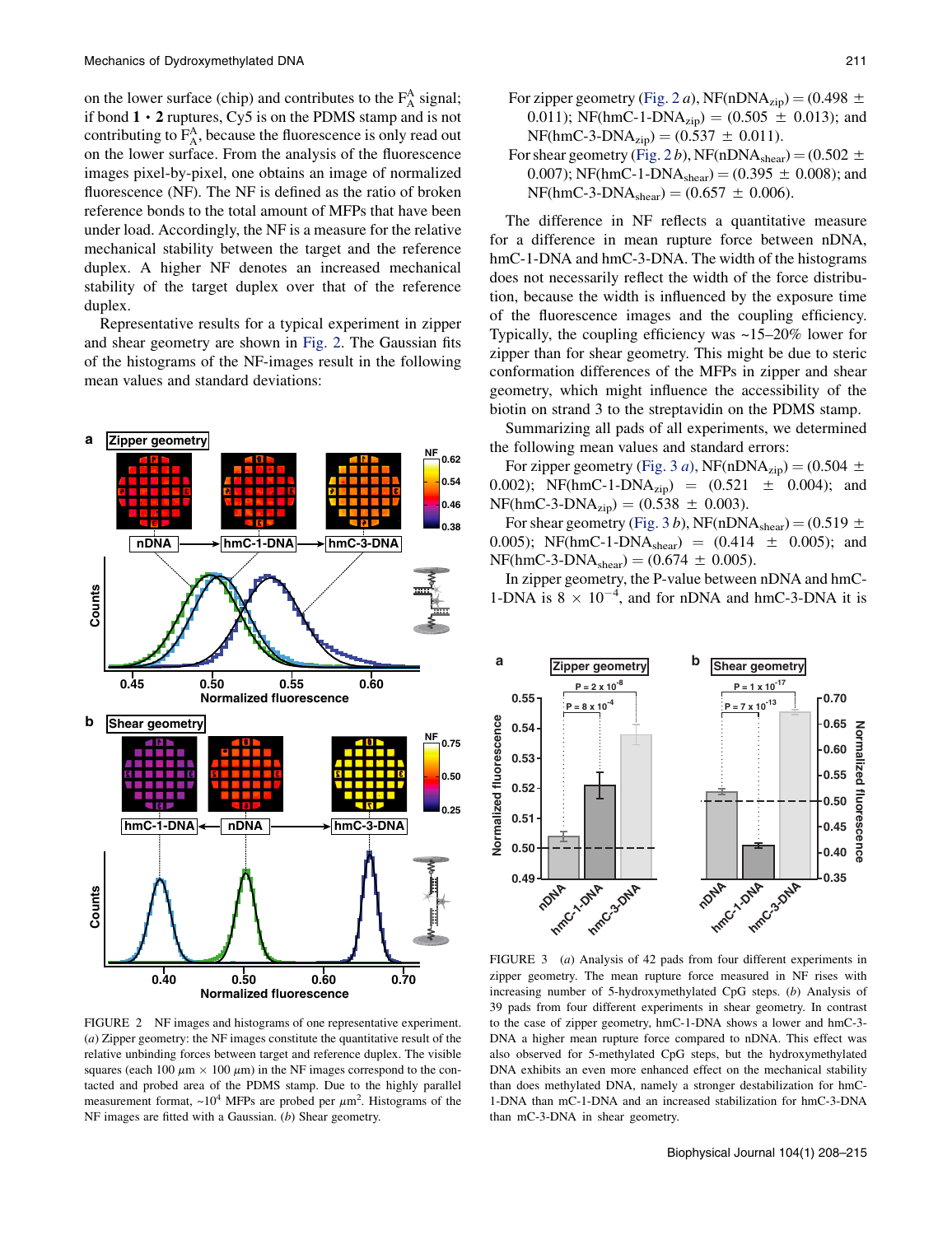<span id="page-4-0"></span> $2 \times 10^{-8}$ . In the case of shear geometry, the P-value between nDNA and hmC-1-DNA is  $7 \times 10^{-13}$ , and for nDNA and hmC-3-DNA it is  $1 \times 10^{-17}$ .

Clearly, the MFA experiments prove a significant influence of hydroxymethylcytosine on the mechanical properties of DNA. The strength of the influence on the mechanical stability depends on the direction of the applied force (zipper versus shear geometry). In zipper geometry, we found that the mechanical stability increases with the number of hmC bases. In shear geometry, hmC-1-DNA exhibits a lower mechanical stability than nDNA, and hmC-3-DNA exhibits a higher stability. Our results indicate that cytosine hydroxymethylation of DNA can both enhance and decrease the propensity for strand separation. All reported cases show a significant change in mechanical stability of the DNA.

#### Molecular dynamics simulations

In order to demonstrate, at the atomic level, how hydroxymethylation affects DNA strand separation, SMD simulations were performed to stretch DNA with the same sequence and hydroxymethylation patterns as used in experiments.

When dsDNA is stretched in zipper geometry, the DNA helix unwinds and the basepairs break one by one, forming eventually two extended single-stranded DNA molecules, as shown in Fig. 4 a. A movie (see [Movie S1](#page-6-0) in the



[Supporting Material\)](#page-6-0) showing the dynamics of unzipping DNA is provided. The rupture force of separating DNA in zipper geometry mainly arises from three aspects: (1) Unwinding of the DNA helix; (2) Breaking of hydrogen bonds between basepairs; (3) Extending of the singlestranded DNA. Fig. 4 b shows a typical force profile of unzipping DNA, which contains many small force peaks. During stretching, the number of DNA basepairs decreases one-by-one. [Fig. S1](#page-6-0) in the [Supporting Material](#page-6-0) shows the time-evolution of force and number of still intact basepairs in six unzipping simulations. In all unzipping simulations, the frequency of appearance of force peaks is close to the frequency of basepair breaking, indicating that almost every basepair breaking event gives rise to a small force peak. After averaging all force values over time (each data point is obtained from two independent SMD simulations), we obtained mean rupture forces for nDNA, hmC-1-DNA, and hmC-3-DNA, as shown in Fig. 4 c. Consistent with MFA results, hmC-3- DNA exhibits strongest mechanical stability and requires the strongest rupture force  $(-62 \text{ pN})$  in comparison with nDNA  $(-53 \text{ pN})$  and hmC-1-DNA  $(-53 \text{ pN})$ . A difference between hmC-1-DNA and nDNA is not seen in simulations, probably due to small sampling. It is notable that the error bar of the mean rupture force of hmC-3-DNA is smaller than the error bars of hmC-1-DNA and nDNA, indicating that hmC-3-DNA, indeed, is more stable than hmC-1-DNA and nDNA.

> FIGURE 4 Analysis of MD simulations. (a) Snapshots of dsDNA unzipping from a steered molecular dynamics simulation (simulation A1). The top 3'-end (highlighted in green) of DNA strands is subject to constraint force and the adjacent 5'-end (highlighted also in green) is stretched. (b) Typical force profile  $(blue)$  of dsDNA unzipping and corresponding time evolution of the number of still intact basepairs (red) (simulation C1).  $(c)$ Histogram of the mean rupture force of separating DNA strands in zipper geometry. In comparison to hmC-1-DNA and nDNA, rupturing hmC-3-DNA requires the strongest force (~62 pN). Due to small sampling (only two independent simulations), the small difference observed between hmC-1-DNA and nDNA can be reconciled as a random event. (d) Snapshots of dsDNA shearing from a steered molecular dynamics simulation (simulation D1). The bottom 5'-end (highlighted in *green*) of the DNA strands is subject to constraint force and the top 5'-end (highlighted also in green) is stretched.  $(e)$  Typical force profile (*blue*) of dsDNA shearing and the corresponding time evolution of the number of still intact basepairs (red) (simulation F1). (f) Histogram of mean rupture force of separating DNA strands in shear geometry. Consistent with experimental results, the order of the mean rupture force,  $F$ , is hydroxymethylation-dependent:  $F_{\text{hmC-3-DNA}} > F_{\text{nDNA}} > F_{\text{hmC-1-DNA}}$ . Sampling involved six independent simulations for each DNA.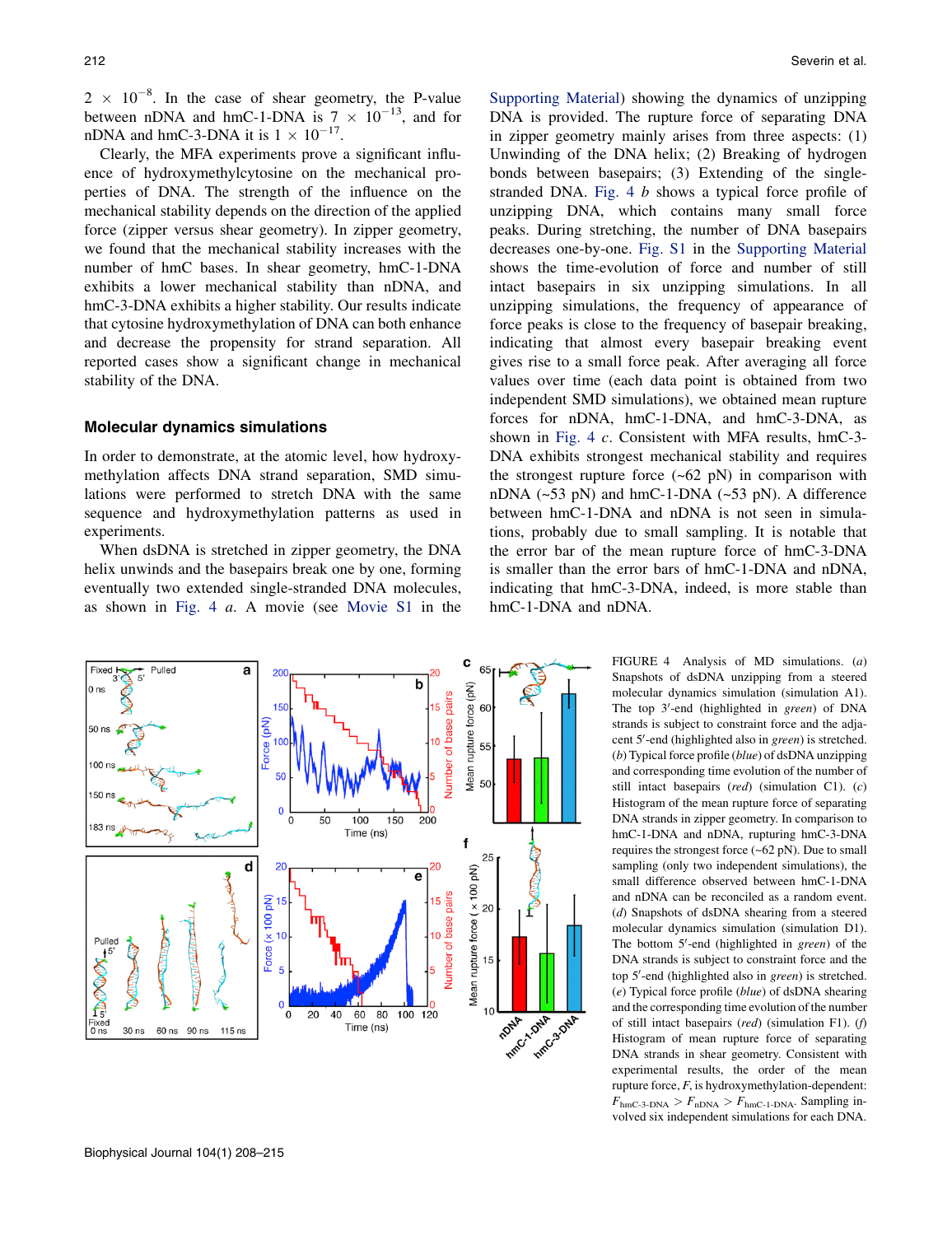Different from the case of unzipping DNA, stretching dsDNA in shear geometry causes DNA strand separation in two steps (an example is shown in [Movie S2\)](#page-6-0):

In the first step, DNA elongates and unwinds as can be seen in the 30-ns and 60-ns snapshots in [Fig. 4](#page-4-0) d. In the meantime, DNA Watson-Crick basepairs begin to break and bases of the two separate strands begin to stack on top of each other, forming the so-called zipperlike DNA ([45\)](#page-7-0), as seen in the 90-ns snapshot in [Fig. 4](#page-4-0) d. The force increases slowly during the first step (see [Fig. 4](#page-4-0)  $e$ ).

In the second step, the acting force increases rapidly. When the pulling force reaches a certain peak value, the two strands of DNA separate (see the 115 ns snapshot in [Fig. 4](#page-4-0) d), after which moment the force drops very rapidly to zero, as seen in [Fig. 4](#page-4-0) e. Accordingly, a typical rupture force profile for shearing DNA ([Fig. 4](#page-4-0)  $e$ ) exhibits a peak rupture force, reflecting the DNA stability against strand separation by shearing. Fig.  $4 f$  shows the mean peak rupture force of nDNA, hmC-1-DNA, and hmC-3-DNA (each obtained from six independent SMD simulations); hmC-3- DNA requires the strongest rupture force for strand separation; the mean peak force of nDNA is stronger than that of hmC-1-DNA, which is also consistent with MFA results. However, we note that the error bar for the peak force of hmC-1-DNA is very large.

To understand why different DNAs exhibit different peak rupture forces, we compared the conformation of DNA at the moment when its rupture force reaches the peak value, as shown in [Fig. S2.](#page-6-0) In general, hmC-3-DNA assumes a more ordered DNA form with intercalated bases (fewer bubbles inside the DNA zipper and more compact ends) than do hmC-1-DNA and nDNA; hmC-1-DNA assumes the most disordered conformations, which reduces its mean peak rupture force. Similar to the findings in a previous study on effects of methylation on strand separation of methylated DNA ([32\)](#page-7-0), hydroxymethylation also affects bubble formation during DNA stretching, which controls the propensity for strand separation.

#### **DISCUSSION**

We demonstrated in a previous study that methylcytosine might exert a biological function by itself, through influencing the mechanical stability of the DNA double helix ([32\)](#page-7-0). It was shown that the propensity of DNA strand separation is changed upon methylation of CpG, which might have a biological effect, possibly on transcription machinery or helicases ([32\)](#page-7-0). Because methylcytosine (mC) can alter, in a pronounced fashion, the mechanical properties of DNA, the question arises whether hydroxymethylation can also change the mechanical properties of DNA.

In the MFA experiments reported here, the relative stability of a target DNA duplex is measured against a reference DNA duplex. The MFA experiments were conducted in shear and zipper geometry. It should be noted that during forced strand separation in the MFA, individual basepairs in zipper geometry may unbind and rebind driven by thermal fluctuations, averaging out the well pronounced peaks resolved in the much faster MD simulations. In the case of shear geometry, we found that hmC-3-DNA is more stable compared to nDNA, and hmC-1-DNA is less stable compared to nDNA, as reflected by respective differences in NF values of 0.155 and 0.105, respectively. This means that the probability of strand separation is lower for hmC-3-DNA and higher for hmC-1-DNA than for nDNA. In zipper geometry, the relative stability for both hmC-1- DNA and hmC-3-DNA are higher than for nDNA, as reflected in NF value differences of 0.017 and 0.034, respectively. Because the experiments with hmC-3-DNA, hmC-1- DNA, and nDNA were conducted in parallel, with spatially separated spots in the same well, their measurement conditions were identical. Hence, the measured differences in the strand separation probability among hmC-3-DNA, hmC-1- DNA, and nDNA in zipper and shear geometry are highly reliable. The effect of hydroxymethylation on the mechanical stability is more pronounced in shear than in zipper geometry (by a factor of 5).

Consistent with MFA results, SMD simulations of stretching DNA in zipper and shear geometry showed that hydroxymethylation indeed affects the stability of DNA. Simulations demonstrated at the atomic level the DNA strand separation pathways, explaining why the effect of hydroxymethylation on DNA stability is dependent on pulling fashions. Stretched in zipper geometry, DNA basepairs break one-by-one. Hence, unzipping DNA mainly measures the strength of single basepairs. As observed in simulations, hmCG basepairs are relatively more stable than CG basepairs during unzipping and, therefore, the more hmCG basepairs are contained in DNA, the more stable the DNA. When DNA is stretched in shear geometry, the B-form double helix unwinds, followed by breaking of Watson-Crick basepairs, and bases from two strands slip past each other and intercalate. With an increase of shearing force, bubbles accumulating in this DNA begin to form and, when they reach a critical concentration, strand separation occurs. Observed from MD simulations, hydroxymethylation seems to change the likelihood of DNA strand separation by affecting bubble formation during stretching. Shearing DNA measures the stability of the entire DNA duplex and, therefore, not only the number of hmC, but also the context and position of hmC, influence the stability of DNA.

MD simulations provide a microscopic picture of DNA strand separation that complements MFA measurements. However, different from MFA experiments that conduct millions of independent measurements at one time, SMD simulations can only be performed with fast pulling and small sampling on a very few dsDNA specimens, due to limitation of computational resources. The pulling velocity employed in our SMD simulation is  $1 \text{ Å}$ /ns, much faster than the experimental pulling velocity of  $5 \times 10^{-5}$  A/ns.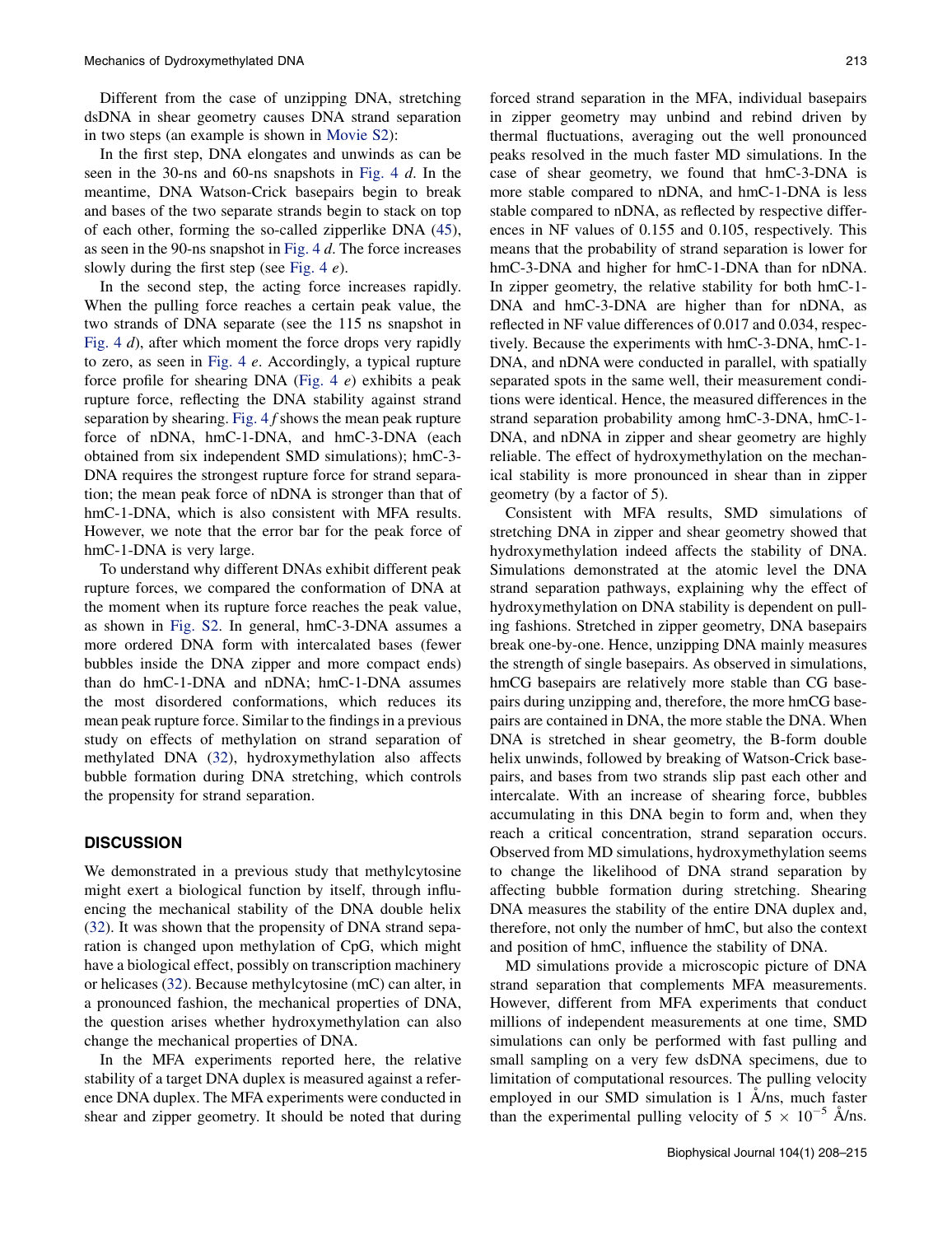<span id="page-6-0"></span>Despite the very fast pulling, the total simulation time of our study still involves  $\sim$ 3  $\mu$ s, requiring three months of computation on 720 CPUs. The fast pulling velocity increases the rupture force for strand separation as more bonds are broken in a short time. Despite the fast rupture, the actual rupture pathway seen in the MFA experiments should still be revealed by SMD simulations ([46,47](#page-7-0)). In the case of rupturing DNA, we observed the same strand separation pathway as reported by prior SMD studies [\(48–50](#page-7-0)) and DNA forceextension curves show the same shape as obtained from experiments (except magnitude) [\(51,52](#page-7-0)). Hence, effects of hydroxymethylation on strand separation observed in MD simulations should offer a reliable explanation of the experimental data.

In a previous study, we investigated the influence of mC on the mechanical stability of DNA strand separation ([32\)](#page-7-0). Because we use in this study the same DNA sequence and same cytosine position for hydroxymethylation as we used for methylation before, it is possible to compare the effects of hmC with mC. First of all, the tendencies to stabilize and destabilize DNA in shear and zipper geometry are the same: hmC-1-DNA destabilizes the DNA in shear geometry like mC-1-DNA, while hmC-3-DNA and mC-3-DNA stabilize the DNA in shear geometry. In zipper geometry, hmC-1-DNA and hmC-3-DNA as well as mC-1-DNA and mC-3-DNA stabilize the DNA. For mC-1-DNA, NF was  $\Delta NF = 0.063$  lower and for mC-3-DNA it was  $\Delta NF =$ 0.104 higher than for nDNA [\(32](#page-7-0)). Therefore, the relative difference  $((\Delta NF \cdot (hmC-1-DNA)-\Delta NF \cdot (mC-1-DNA))$ /  $\Delta N F$ (mC-1-DNA)) is ~70% and for hmC-3-DNA it is 50%, i.e., we observe qualitatively the same stabilization and destabilization for hmC as for mC. Previously, we had found that the effect of cytosine methylation does not only depend on the methylation level, but also on the sequence context of methylated sites. Because we observed the same effects in stabilization and destabilization for hmC as for mC, we assume a comparable environmental effect exists for hmC as for mC.

The changes of hydroxymethylation and methylation effects as seen typically in thermal stability measurements are subtle in comparison to the pronounced differences in mechanical stability, which arise from methylation and hydroxymethylation [\(22](#page-7-0)). This prompts the question if the effect reported here and in Severin et al. [\(32](#page-7-0)) has a biological function. On the one hand, processes like the mechanical manipulation of DNA in transcription initiation or the processivity of helicases exert forces on DNA to separate the DNA duplex into two single strands. On the other hand, these processes can also be influenced, e.g., in regard to the rate or processivity, through the mechanical stability of the DNA double strand [\(53–55](#page-7-0)).

The direction of force, which acts in vivo on the DNA double helix to separate the two DNA strands, depends on the molecular machinery. For DNA helicases, a DNA unzipping geometry might be more representative ([55](#page-7-0)). The mechanical manipulation of DNA in transcription initiation happens in the confined setting of highly structured polynucleosomes. Hence, the shear geometry motion, which takes place more or less within the volume of nonstretched DNA, is relevant in the rather compact, structured polynucleosome setting found in the cell nucleus. Our measurements and simulations of DNA stretching in shear and zipper geometry should cover the different force directions that actually arise in the cell. Our findings might also be relevant to explain a chromosomal level role of methylation and hydroxymethylation on noncoding DNA (6).

In summary, we demonstrated through experiment and simulation a pronounced effect of hydroxymethylation on the propensity of DNA strand separation. Even though we identified this effect, we could not uncover fully the associated molecular mechanism. Therefore, further investigations are needed. The effect of hydroxymethylation exceeds in strength what was previously demonstrated for the effect of methylation. Our study reveals that hydroxymethylation could regulate gene expression through altering mechanical properties of DNA.

# SUPPORTING MATERIAL

Sequences, sequence modifications, two figures, andtwo movies are available at [http://www.biophysj.org/biophysj/supplemental/S0006-3495\(12\)01234-9.](http://www.biophysj.org/biophysj/supplemental/S0006-3495(12)01234-9)

This work was supported by the Deutsche Forschungsgemeinschaft, the Nanosystems Initiative Munich, National Institutes of Health grants 9P41GM104601, R01-GM073655, and National Science Foundation grant PHY0822613. P.M.D.S. is grateful to the Elite Network of Bavaria for a doctoral fellowship. K.S. acknowledges an award from the Alexander von Humboldt Foundation. Supercomputer time was provided by the Texas Advanced Computing Center and the National Center for Supercomputing Applications via XSEDE Resource Allocation Committee grant MCA93S028.

# **REFERENCES**

- 1. Jones, P. A., and D. Takai. 2001. The role of DNA methylation in mammalian epigenetics. Science. 293:1068–1070.
- 2. Jaenisch, R., and A. Bird. 2003. Epigenetic regulation of gene expression: how the genome integrates intrinsic and environmental signals. Nat. Genet. 33(Suppl):245–254.
- 3. Jones, P. A. 2002. DNA methylation and cancer. Oncogene. 21:5358– 5360.
- 4. Straussman, R., D. Nejman, ..., H. Cedar. 2009. Developmental programming of CpG island methylation profiles in the human genome. Nat. Struct. Mol. Biol. 16:564–571.
- 5. Rottach, A., H. Leonhardt, and F. Spada. 2009. DNA methylationmediated epigenetic control. J. Cell. Biochem. 108:43–51.
- 6. Thurman, R. E., E. Rynes, ., J. A. Stamatoyannopoulos. 2012. The accessible chromatin landscape of the human genome. Nature. 489: 75–82.
- 7. Tahiliani, M., K. P. Koh, ..., A. Rao. 2009. Conversion of 5-methylcytosine to 5-hydroxymethylcytosine in mammalian DNA by MLL partner TET1. Science. 324:930–935.
- 8. Kriaucionis, S., and N. Heintz. 2009. The nuclear DNA base 5-hydroxymethylcytosine is present in Purkinje neurons and the brain. Science. 324:929–930.